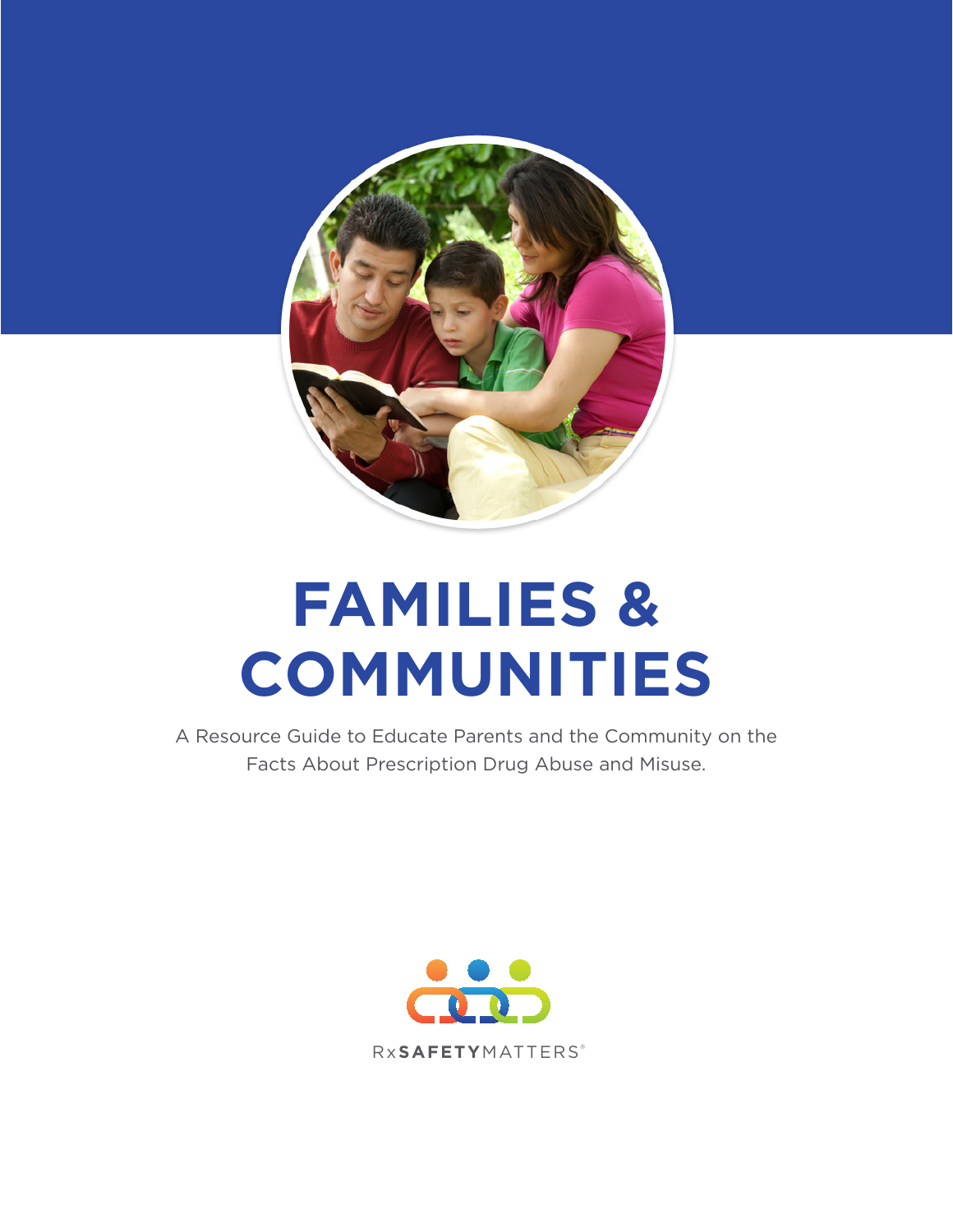## **OVERVIEW**

Seventy percent of people 12 and older who abuse prescription drugs say they get them from a friend or relative. Parents can have a powerful impact in deterring and intervening in teen drug abuse.

In this resource guide you will find:

- Facts & Figures
- Drug Abuse Signs & Symptoms
- Tips for Parents
- Methods for Safe Storage & Disposal
- Resources for Getting Treatment
- Community Resources

### **FACTS & FIGURES ABOUT PRESCRIPTION DRUG ABUSE**

Prescription drug abuse IS STILL DRUG ABUSE. Get the facts:

- More than 2,000 teens begin abusing prescription drugs each day.<sup>1</sup>
- Many kids believe prescription drugs are safer to abuse than illegal drugs.2
- After marijuana, the most common drugs teens are using to get high are prescription medications.<sup>1</sup>
- 12-17 year olds abuse prescription drugs more than ecstasy, heroin, crack/cocaine and methamphetamines combined.<sup>1</sup>
- More than 70% of people 12 and older who abuse prescription drugs say they get them from a friend or relative.<sup>1</sup>
- The most commonly abused prescription drugs are pain medications, sleeping pills, anti-anxiety medications and stimulants (used to treat attention deficit/hyperactivity disorders).<sup>1</sup>
- As many as 1 in every 5 teens in America has taken a prescription drug that was not prescribed for them.3
- Two-thirds of teens who abuse prescription drugs did so before the age of 16.2
- 14% of teens (about 1 in 7) in a recent study reported using prescription pain relievers not prescribed for them in the past year, and 9% (about 1 in 11) reported doing so in the past month.<sup>2</sup>
- Thousands of rogue websites selling prescription drug products do not require a valid prescription.

<sup>3.</sup> Preventing Teen Abuse Prescription Drugs FACT SHEET, 2010, The Partnership at DrugFree.org.



<sup>1.</sup> Substance Abuse and Mental Health Services Administration, Results from the 2011 National Survey on Drug Use and Health: Summary of National Findings, NSDUH Series H-44, HHS Publication No. (SMA) 12-4713. Rockville, MD: Substance Abuse and Mental Health Services Administration, 2012.

<sup>2. 2010</sup> Partnership Attitude Tracking Study, April 6, 2011.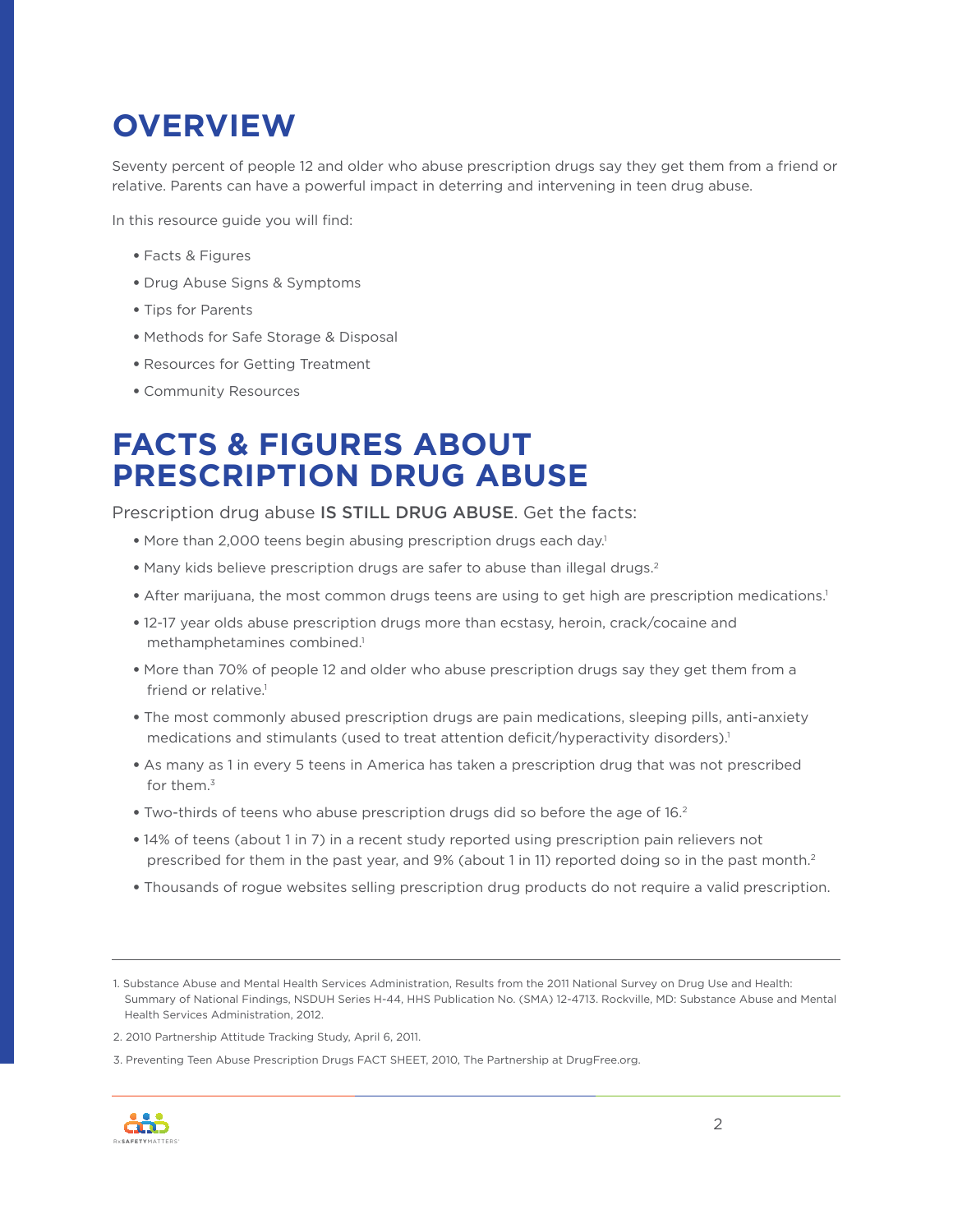### **SIGNS & SYMPTOMS**

#### IT IS IMPORTANT TO KNOW THE WARNING SIGNS AND SYMPTOMS OF DRUG ABUSE:

- Loss of interest in appearance, sports or social activities
- Cash, valuables or medication missing from the home
- Sudden mood changes
- Changes in friends
- Deceitful and secretive behavior
- Irregular schedule
- Sleeping excessively or at atypical times
- Noticeable increase in snoring

### **TIPS FOR PARENTS**

#### WHAT CAN YOU DO AS A PARENT?

- Educate yourself
- Be more aware
- Keep medications in safe place
- Monitor your medications*—*you'll find our Medicine Inventory Sheet at the end of this resource guide
- Dispose of old or unused medications properly
- Spread the word
- Spend time with your teen and get to know their friends and their friends' parents
- Reinforce positive behaviors
- Be aware of online activity
- Most importantly*—*talk to your children!

#### MAKE SURE YOUR CHILDREN KNOW THE FOLLOWING:

- Taking ANY prescription medication that is not prescribed to them by a doctor is drug abuse and it is dangerous.
- Medications are powerful drugs that can be very beneficial when taken properly under a doctor's supervision, but experimenting with prescription drugs*—*even once*—*can lead to an overdose or death. Explain that these risks increase dramatically when drugs and/or alcohol are mixed.
- Find out what they already know*—*what they've heard, what they've learned at school and what their friends are saying.

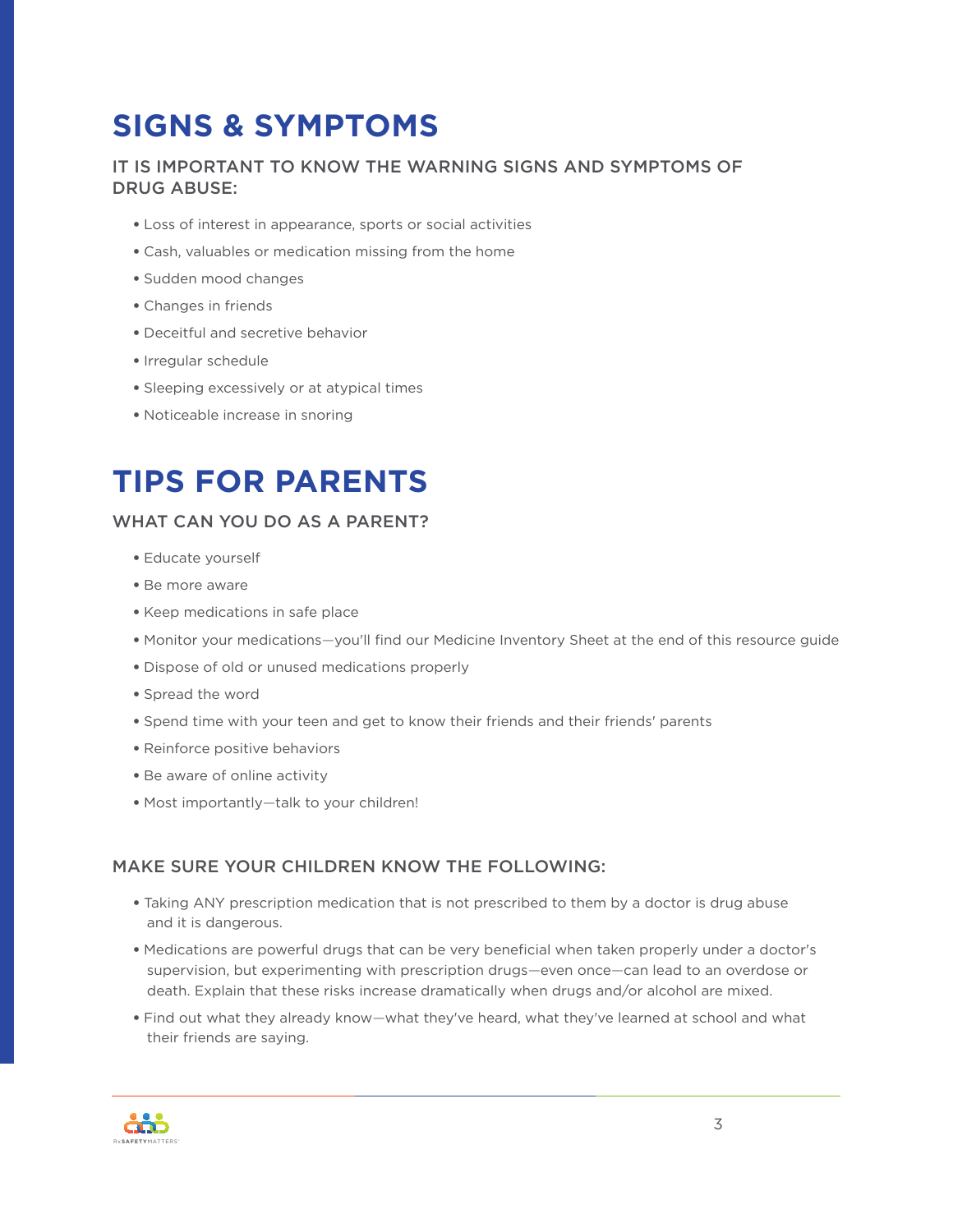• Set clear standards and expectations around ALL types of substance abuse, including abuse of prescription medications. Family rules about drugs give kids something to fall back on when they are tempted to make poor decisions.

If you know or suspect that your child is abusing drugs, find out what you can do to intervene. Visit Drugfree.org's Time to Act website at:<http://timetoact.drugfree.org>.

If you need help, visit The Partnership at Drugfree.org's Time to Get Help website at: <http://timetogethelp.drugfree.org>.

#### MONITORING ONLINE ACTIVITY

Whether or not to monitor a child's online activity is a personal decision for parents. However, parents need to know that prescription drugs can be bought over the internet, both from legitimate online pharmacies and from rogue sites that operate outside of the law.

In fact, here are some sobering facts about rogue internet pharmacies:

- 95% online pharmacies are operating illegally\*
- 94% of websites do not have a named verifiable pharmacist\*
- More than 90% of websites supply prescription medications without a prescription\*
- Approximately 50% of medications purchased online are counterfeit (Word Health Organization)
- \* The European Alliance to Access Safe Medicines Jan 6, 2008.

The National Association of Boards of Pharmacy® (NABP) reviewed more than 10,000 websites selling prescription medications and found that 97 percent were operating out of compliance with state and federal laws and/or NABP patient safety and pharmacy practice standards. These Not Recommended sites are listed on NABP's AWARxE consumer protection website at [www.awarerx.org.](www.awarerx.org)

If you want to buy a medicine online, look to see if the pharmacy is accredited by the NABP VIPPS® (Verified Internet Pharmacy Practice SitesCM) program. These Recommended Sites are also listed on the AWARxE website at www.awarerx.org/VIPPS\_Pharmacies.php.

Purdue Pharma L.P. also regularly monitors the internet to identify rogue internet pharmacies and websites offering to sell controlled substances directly to consumers. Since 2010, the company's efforts have helped to shut down thousands of illegal or infringing sites.

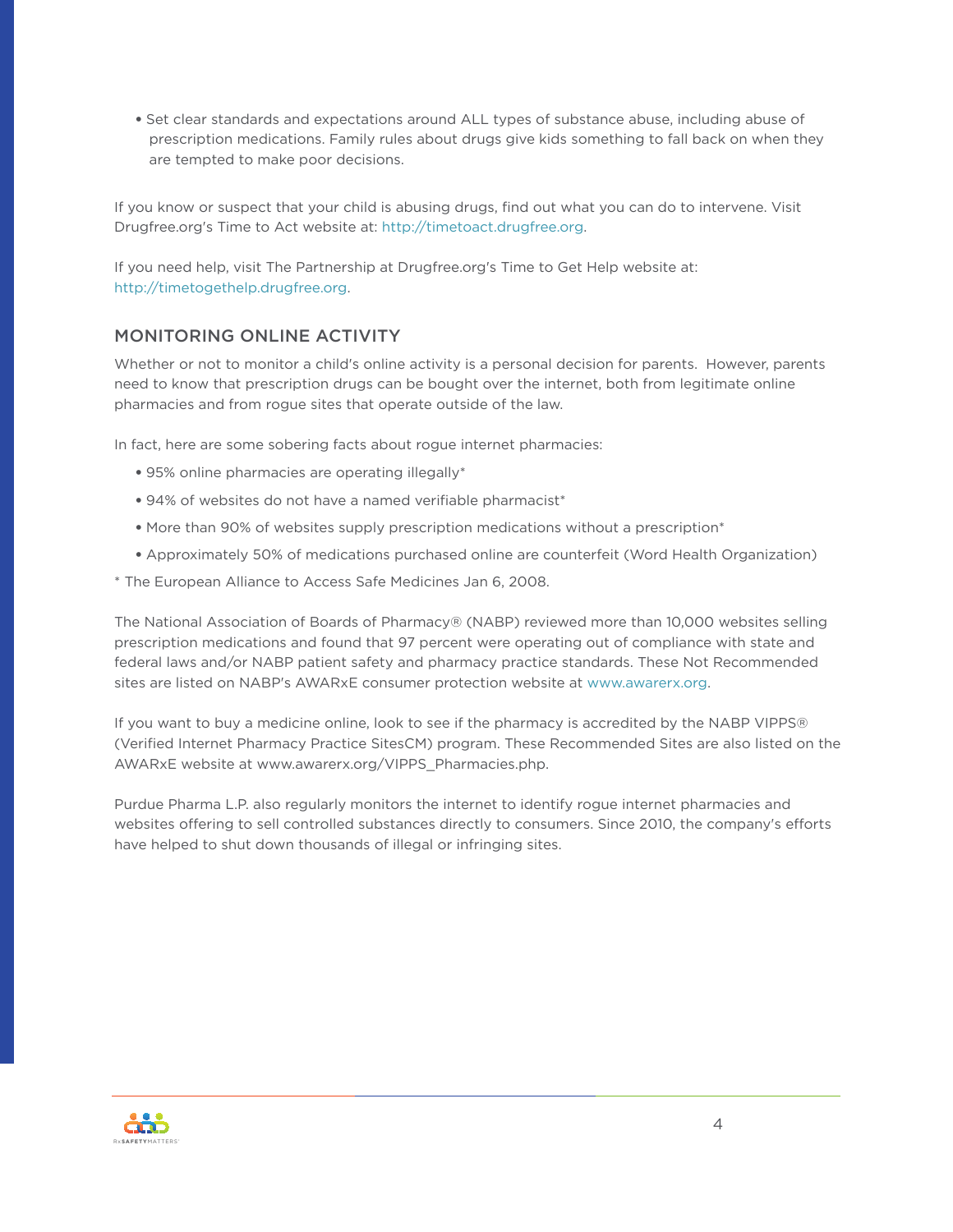### **SAFE STORAGE & DISPOSAL**

Learning how to properly store and dispose of prescription medication can help prevent them from falling into the wrong hands.



#### PROPER STORAGE

Safeguard My Meds, a national educational program from the National Community Pharmacists Association and Purdue Pharma outlines a set of do's and don'ts for safe medication storage.

Safeguard My Meds also provides a downloadable resource for parents: "A Parent's Guide to Understanding Prescription Drug Abuse."

Learn more at [www.safeguardmymeds.org.](www.safeguardmymeds.org)



#### DISPOSING OF MEDICATIONS

Drug take-back programs*—*offered by law enforcement, pharmacies, government agencies, and community organizations*—*are available in some states and communities, as are regularly scheduled drug take-back events. Additional information about such programs is available in the Medication Disposal section of the NABP AWARxE website.

The U.S. Food & Drug administration provides useful guidance to consumers on how to properly dispose of unneeded medications.

Learn more at<www.fda.gov>.

# **GETTING TREATMENT**

#### GETTING SUBSTANCE ABUSE TREATMENT SERVICES

Many people don't know where to turn when seeking substance abuse treatment services. Here are some resources that can provide information on finding information.



#### THE PARTNERSHIP AT DRUGFREE.ORG'S TIME TO GET HELP

The Partnership at Drugfree.org (formerly the Partnership for a Drug-Free America) has launched Time to Get Help, an online resource for parents who are seeking substance abuse treatment for their child.

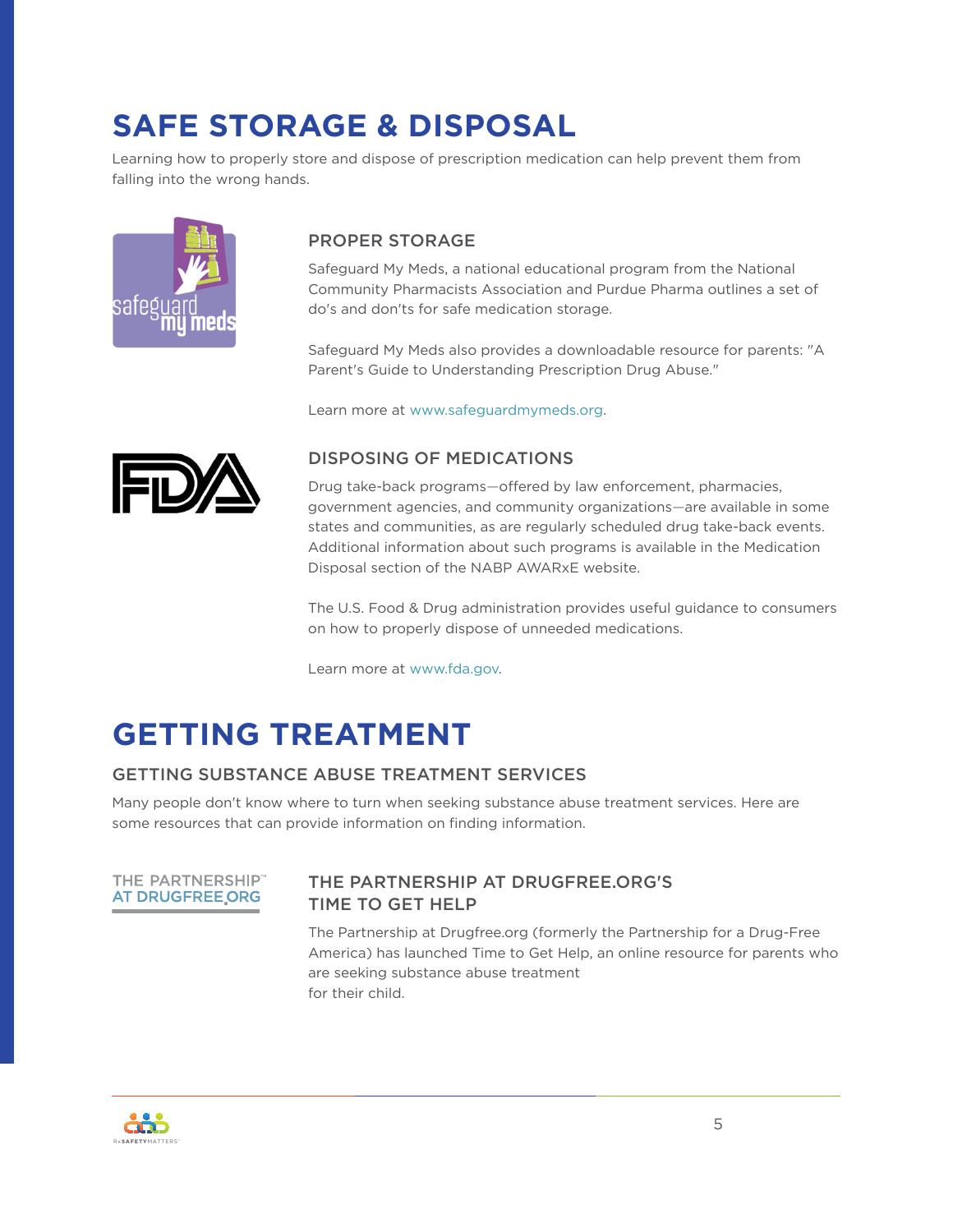#### THE PARTNERSHIP AT DRUGFREE.ORG'S TOLL-FREE HELPLINE

The Partnership also operates a bilingual, toll-free helpline (1-855-DRUGFREE) staffed by substance abuse experts who can provide advice to parents and other individuals seeking information and assistance in getting substance abuse treatment for a family member.

If you need help, visit The Partnership at Drugfree.org's (The Partnership) Time to Get Help website at:<http://timetogethelp.drugfree.org>.

#### SUBSTANCE ABUSE AND MENTAL HEALTH SERVICES *XSAMHSA* ADMINISTRATION (SAMHSA)

Part of the U.S. Department of Health and Human Services, SAMHSA provides programs, resources and financial support for the prevention and treatment of alcohol and substance abuse. SAMHSA's Center for Substance Abuse Treatment offers a toll free number (800-662-HELP or 800-662- 4357) and an online resource, the Substance Abuse Treatment Facility Locator to help families and individuals struggling with substance abuse find treatment programs in their communities. Another source of information on treatment services may be your state or county's department of health.

For more information, visit SAMHSA at [www.samhsa.gov.](www.samhsa.gov)

### **COMMUNITY RESOURCES**



#### THE AMERICAN MEDICAL ASSOCIATION FOUNDATION'S HEALTHY LIVING PROGRAM

The American Medical Association Foundation's Healthy Living Program provides funding for community efforts to combat prescription drug abuse.

For more information, please visit <www.amafoundation.org>.



#### THE PARTNERSHIP FOR DRUGFREE.ORG

The Partnership at Drugfree.org works with parents and other influencers to help them prevent and get help for drug and alcohol abuse by teens and young adults. Drugfree.org programs include:

- Time to Act, a science-based multimedia resource to help parents intervene when they see signs of drug or alcohol use in their children.
- Time to Get Help, a resource that helps parents find treatment for their children struggling with drug abuse.

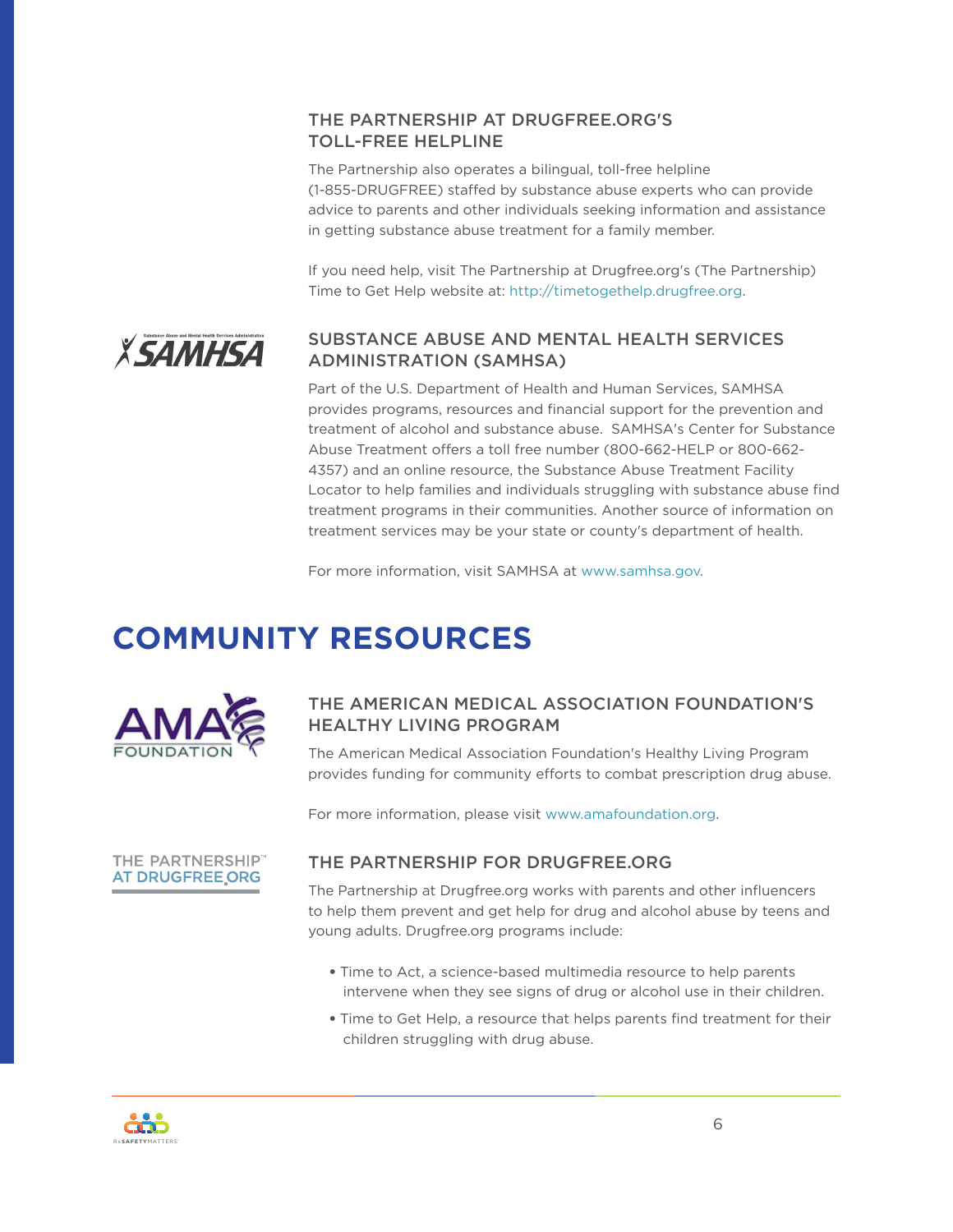• Parent's Toll Free Helpline, a call center manned by substance abuse experts who can provide advice to parents and other individuals seeking information and assistance in getting substance abuse treatment for a family member.

For more information, please visit [www.drugfree.org.](www.drugfree.org)



#### THE NATIONAL EDUCATION ASSOCIATION HEALTH INFORMATION NETWORK (NEA HIN)

The National Education Association Health Information Network (NEA HIN) provides health and safety information to the over 3 million educational employees served by NEA and their 43 million students. NEA HIN distributes information nationally through NEA's 51 state/territory affiliates as well as though its almost 15,000 local education associations. NEA HIN programs include:

• Rx For Understanding, an educational resource on prescription drug abuse and misuse which includes 10 cross-curricular lessons for middle students. Aligned with the National health Education Standards and Common Core State Standards, the lessons aim to equip students with the understanding and decision-making skills they need to recognize and avoid the dangers of misuing and abusing prescription drugs.

For more information, please visit [www.neahin.org](http://www.neahin.org).

#### THE COMMUNITY ANTI-DRUG COALITIONS OF **ATCADCA** AMERICA (CADCA)

The Community Anti-Drug Coalitions of America (CADCA), is a national non-profit organization that works to strengthen the capacity of community-based anti-drug coalitions in their effort to create and maintain safe, healthy and drug-free communities. CADCA programs include:

- National Leadership Forum, the largest substance abuse prevention conference in the nation.
- Mid-Year Training Institute, the only intensive, coalition-specific training program of its kind, designs to help coalition leaders effectively address their local drug problems and achieve population-level change.
- Drug Free Kids Campaign, which raises funds to support CADCA's mission.
- National Youth Leadership Initiative, a youth leadership and workforce development program that trains youth leaders to be strategic community problem solvers around drug issues.

For more information, please visit [www.cadca.org.](http://www.cadca.org)